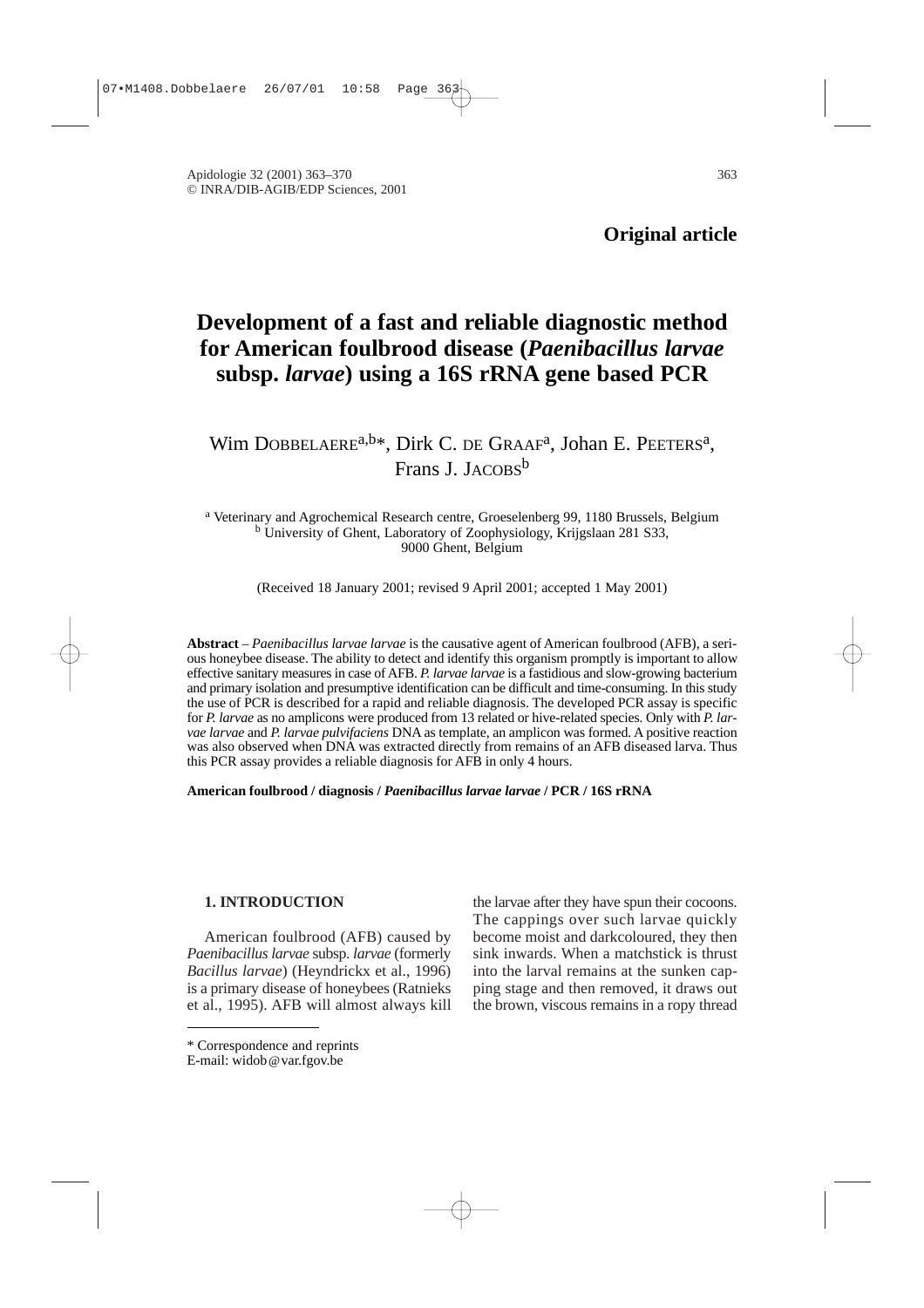(Bailey and Ball, 1991). Laboratory diagnosis of the disease is in most cases based on analysis of these symptoms followed by the isolation and identification of the pathogen. According to the manual of the Office International des Epizooties, this can be done, by a simple milk curding test (Bailey and Ball, 1991), but this test is not always conclusive. Hornitzky and Wilson (1989) reported on the examination of smears as a fast and easy method for the diagnosis of both AFB and European foulbrood (EFB). Another possibility is the use of biochemical identification kits, such as API 50CHB (Carpana et al., 1995) or BBL Crystal (Dobbelaere et al., 2001). Although they also offer a reliable diagnosis, the slow growth rate of the bacteria and the presence of numerous other microbiological organisms in the hive (Gilliam, 1997) and in the honey (Snowdon and Cliver, 1996) hampers such an approach. A faster and more reliable diagnosis is therefore needed.

Nucleic acid amplification of a specific target region of the bacterial genome by the polymerase chain reaction (PCR) is becoming widely used for detection and diagnostic purposes (Whelen and Persing, 1996; Vaneechoutte and VanEldere, 1997). The ability to amplify DNA specifically by PCR from low numbers of bacteria, as well as its simplicity, rapidity and reproducibility, offer advantages over the conventional cultural and phenotypic methods for identification. In a previous study, Govan et al*.* (1999) described the use of PCR for rapid identification of *P. larvae*. It was shown that the used primers, located in the 16S rRNA region, generated an amplicon specific to the tested reference strain of *P. larvae larvae*. However, as there are no clinical cases of AFB in South-Africa (Govan et al., 1999) the method was not tested on more than one strain of *P. larvae larvae* nor any infected larvae. Furthermore, only 4 related species (i.e. *P. alvei, P. polymyxa, B. pumilus* and *B. subtilis*) were tested for possible crossreactions with the given primers.

The aim of this study was to search for more possible primers, in addition to the ones reported before (Govan et al., 1999), to test for possible cross-reactions with more related species and to develop, based on PCR with these primers, a rapid and reliable diagnosis of AFB, starting directly from remains of diseased larvae.

#### **2. MATERIALS AND METHODS**

#### **2.1. Cultures and brood samples**

The origin of the 175 strains of *P. larvae larvae* used in this study is threefold. 5 strains are reference strains from the LMG-collection (Laboratory of Microbiology Ghent, University of Ghent, Belgium) i.e. LMG 9820, LMG 14425, LMG 14426, LMG 15969 and LMG 16245. 146 strains are isolated in a screening of 1328 Belgian honey samples and 24 strains are isolated from diseased brood from different cases of AFB in Belgium from 1995 till now.

The 141 brood samples, used in this study were collected throughout 1998 and 1999 in apiaries from different parts of the country and stored at  $-20$  °C till used. The honey sample used was collected in the screening mentioned above.

#### **2.2. Design of the primers**

The 16S rRNA sequence of *P. larvae larvae* (Genbank accession No. X60619) together with 3 partial sequences of the same gene (Genbank accession No. U85263, U86605 and U86606; http://www.ncbi.nlm. nih.gov/Genbank/) were aligned with homologous sequences of 16 related *Bacillus* and *Paenibacillus* species, using the Vector NTI program (Informax, Inc.). The list of the used species and sequences is represented in Table I. Based on this alignment we chose a set of primers that were specific for *P. larvae larvae*.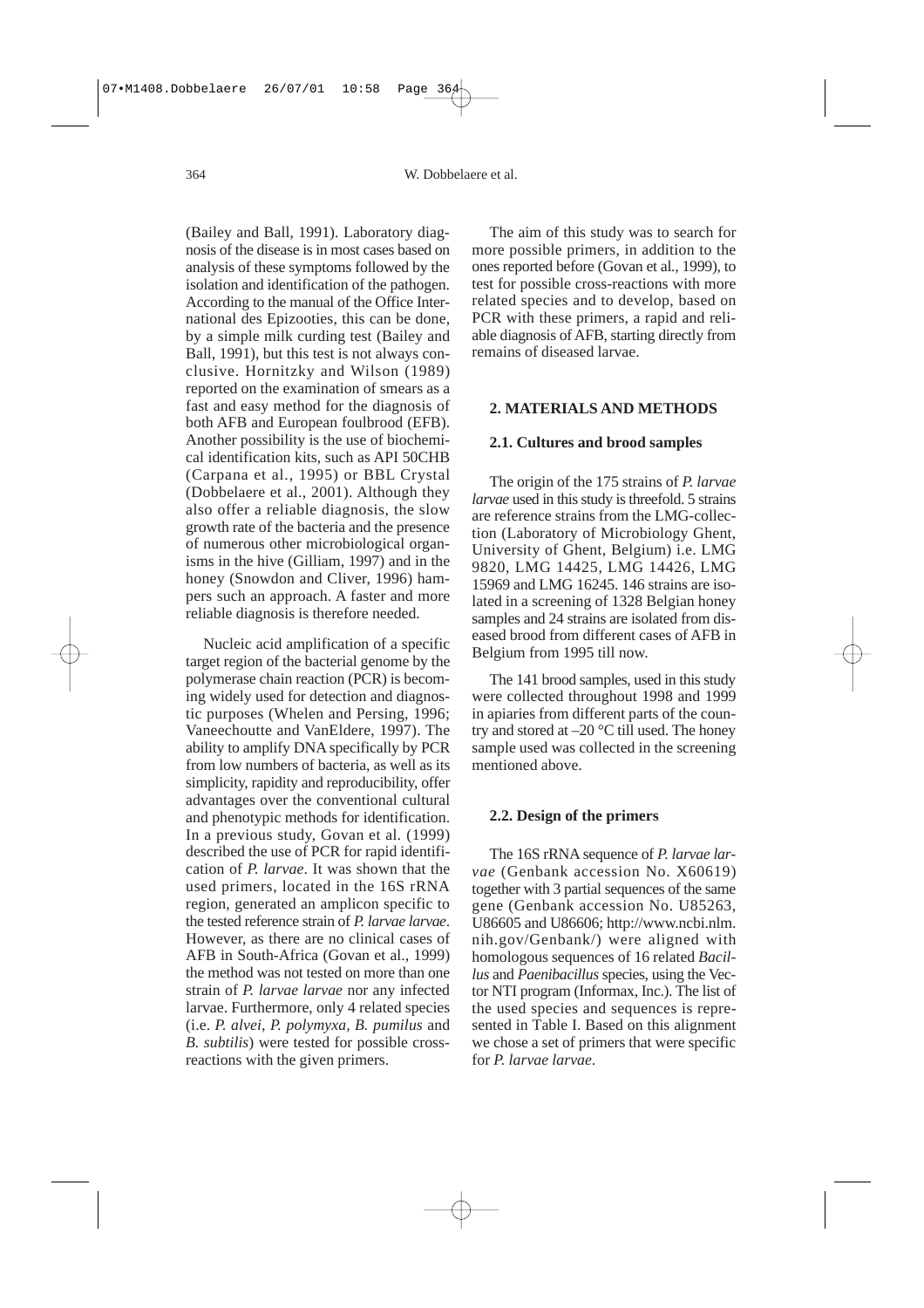**Table I.** List of the 16S rRNA sequences used for alignment with the 16S rRNA sequence of *P. larvae larvae*.

| Species                | Genbank<br>accession No. | Species                 | Genbank<br>accession No. |
|------------------------|--------------------------|-------------------------|--------------------------|
| P. larvae pulvifaciens | X60636                   | Bacillus cereus         | Z84575                   |
| P. alvei               | D78317                   |                         | Z84578                   |
|                        | X57304                   |                         | Z84579                   |
|                        | X60604                   |                         | Z84581                   |
| P. apiarius            | U49247                   |                         | Z84589                   |
| P. lautus              | D78472                   |                         | Z84590                   |
|                        | D78473                   | <b>B.</b> licheniformis | D31739                   |
|                        | D85609                   |                         | X60623                   |
|                        | D85394                   |                         | X68416                   |
| P. lentimorbus         | X60622                   | B. megaterium           | D <sub>16273</sub>       |
|                        | AF071861                 |                         | X60629                   |
| P. pabuli              | X60630                   | B. pumilus              | X60637                   |
| P. gordonae            | X60617                   |                         | AB020208                 |
| P. validus             | D78320                   | B. subtilis             | X60646                   |
| P. polymyxa            | X57308                   |                         | AF058766                 |
|                        | X60632                   |                         | AF058767                 |
|                        | D <sub>16276</sub>       | <b>B.</b> thuringiensis | Z84584                   |
|                        | AJ223988                 |                         | Z84585                   |
|                        | AJ223989 Z               |                         | 84586                    |
| P. popilliae           | X60633                   |                         | Z84587                   |
|                        | AF071859                 |                         | Z84588                   |
|                        | AF071860                 |                         | Z84593                   |
|                        |                          |                         | Z84594                   |
|                        |                          |                         | Y18473                   |

## **2.3. Isolation of DNA**

We isolated DNA from the different strains in 2 different ways. Firstly the Puregene<sup>®</sup>, Genomic DNA isolation kit for Gram-positive bacteria (Gentra systems) was used according to the manufacturers instructions. Secondly we simply heated a suspension of bacteria in 50  $\mu$ l H<sub>2</sub>O for 15 min at 95 °C. After centrifugation for 5 minutes at 5000 rpm, the supernatant was used as DNA template in PCR reactions (Govan et al., 1999).

# **2.4. PCR**

The reaction mixture (50 µl) contained 10 µl Q-solution (Qiagen), 5 µl PCR buffer

(providing  $1.5 \text{ mM MgCl}_2$ ) (Qiagen),  $1.25 \text{ U}$ HotStarTaq polymerase (Qiagen), 50 pmol of both forward and reverse primer, 200 µM of each dNTP (Gibco BRL) and 1 µl of template DNA preparation. Amplification was done in a thermocycler (Perkin Elmer GeneAmp PCR system 9600) and consisted of an initial activation of the HotStarTaq polymerase at 95 °C for 15 min, followed by 30 cycles of: denaturation at 93 °C for 1 min; annealing at 55 °C for 30 s; extension at 72 °C for 1 min; ending with a final extension at 72 °C for 5 min. Samples (10  $\mu$ l) of amplified products were electrophoresed in 0.8% agarose Type II (Sigma) in Tris-borate-EDTA buffer containing ethidium bromide  $(0.5 \mu g \cdot ml^{-1})$  and the amplimers were visualized on a UV transilluminator and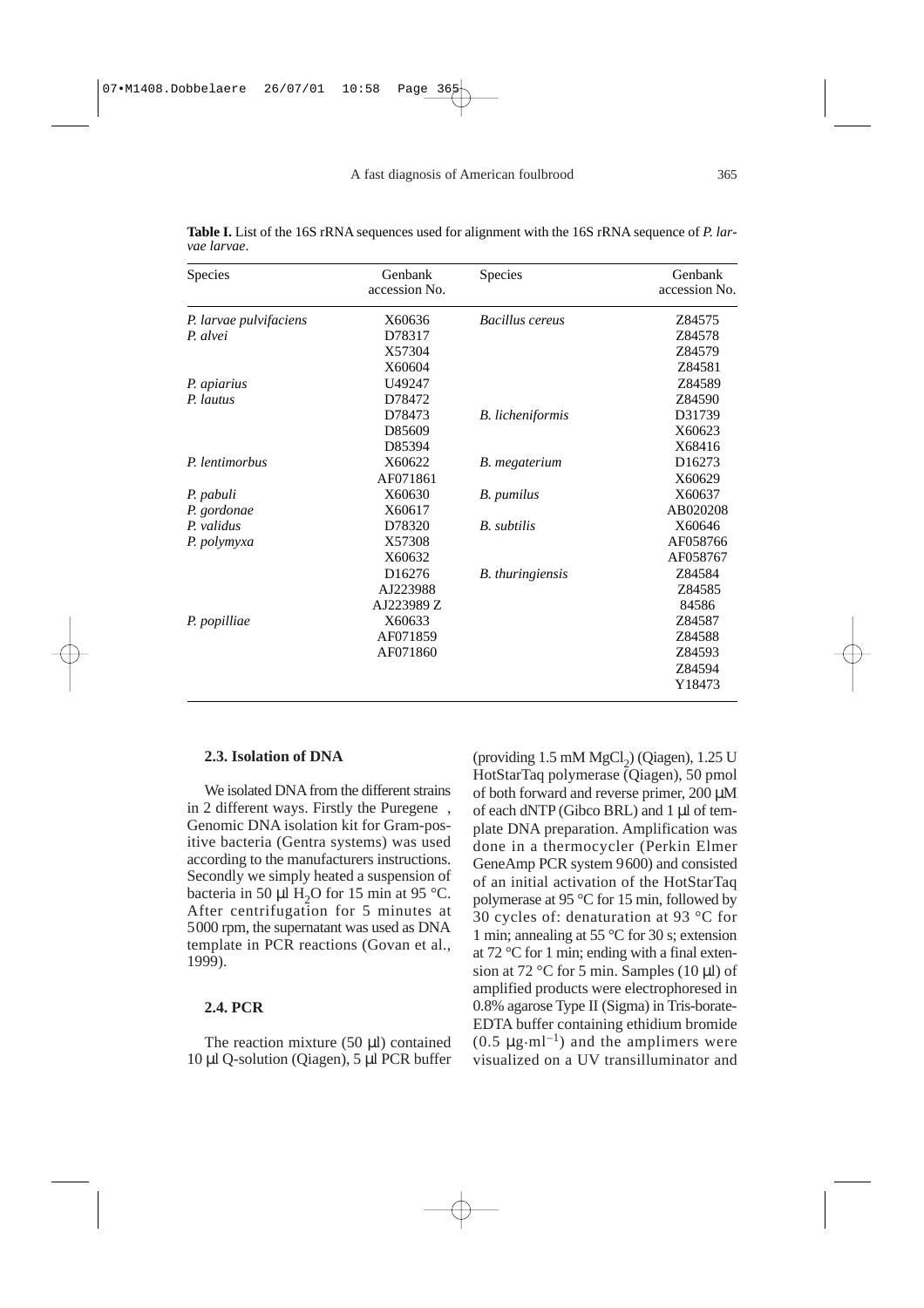| Primer 1                             | 5'CTTGTGTTTCTTTCGGGAGACGCCA3' |
|--------------------------------------|-------------------------------|
| Primer 2                             | 5' TCTTAGAGTGCCCACCTCTGCG3'   |
| Primer 3 (Govan et al., 1999)        | 5' AAGTCGAGCGGACCTTGTGTTTC3'  |
| Primer 4 (Govan et al., 1999)        | 5' TCTATCTCAAAACCGGTCAGAGG3'  |
| Combination $1-2$                    | Length of amplicon: 1106 bp   |
| Combination $1-4$                    | Length of amplicon: 970 bp    |
| Combination 3–2                      | Length of amplicon: 1119 bp   |
| Combination 3–4 (Govan et al., 1999) | Length of amplicon: 983 bp    |

photographed using the Kodak Digital scienceTM Electrophoresis Documentation and Analysis System 120.

## **2.5. Direct sampling of diseased brood**

Remains of 2 honeybee larvae were suspended in 1 ml of sterile distilled  $H_2O$  and mixed thoroughly. 100 µl of this suspension was diluted in 900  $\mu$ l sterile distilled H<sub>2</sub>O. This dilution was vortexed and 100 µl of it was used to extract DNA by the heating and centrifugation method.

# **3. RESULTS**

After the alignment of the sequences (Tab. I), 2 DNA sequences were found to be specific for *P. larvae larvae* and were retained for application as primers in a PCR reaction. These primers, and the ones described by Govan et al. (1999) are listed in Table II, together with the theoretical length of the amplicons. With a *P. larvae larvae* strain all 4 primer combinations generated amplicons with the expected length (Fig. 1).

14 different species (Tab. III) were tested for cross-reactions. All the tested species were closely related to *P. larvae larvae* and/ or were described to occur in beehives. Cross-reaction was only found with the *P. larvae pulvifaciens* strain, resulting in amplicons of the same length as with *P. larvae larvae* strains for all 4 primer combinations. No other strain generated any amplicon with the 4 tested primer combinations under the specified PCR conditions.

As all primer combinations showed to be equally specific, all further tests were done with only 1 primer combination (i.e. primers 3 and 4). Till now 175 different strains of *P. larvae larvae* have been tested under these PCR conditions and each of them gave the expected amplicon. These tests were done based on DNA-extraction of a bacterial colony.



**Figure 1.** Ethidium bromide stained agarose gel demonstrating the PCR products using the 4 different primer combinations and *P. larvae larvae* DNA. Lane M: Marker; Lane 1: PCR with primers 1 and 2; Lane 2: PCR with primers 1 and 4; Lane 3: PCR with primers 3 and 2; Lane 4: PCR with primers 3 and 4. The applied primers were given in more detail in Table II.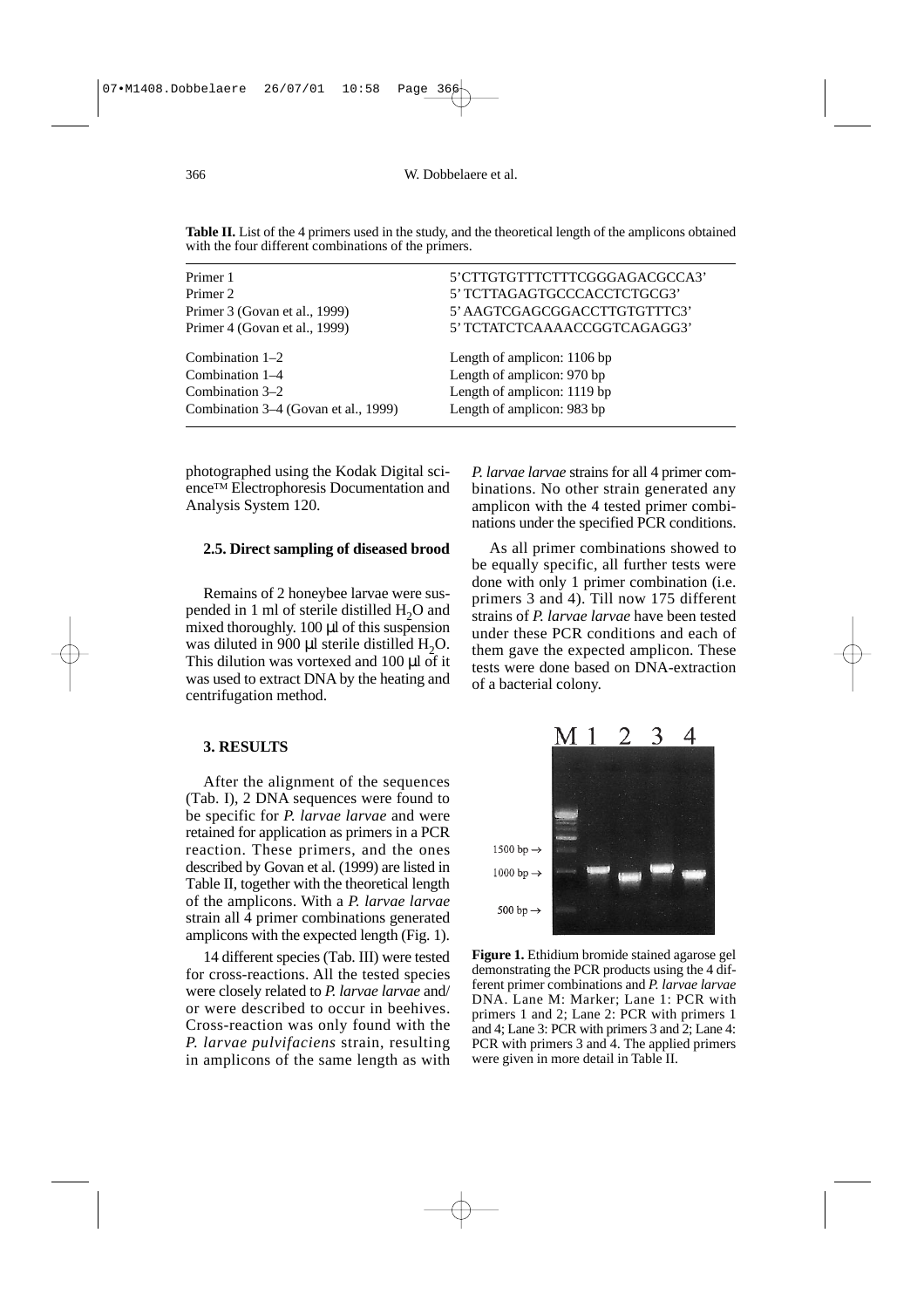|  |  |  |  | <b>Table III.</b> List of the tested species and respective strains. |  |
|--|--|--|--|----------------------------------------------------------------------|--|
|  |  |  |  |                                                                      |  |

| <b>Species</b>             | Strain    | <b>Species</b>          | Strain    |
|----------------------------|-----------|-------------------------|-----------|
| Bacillus cereus            | LMG 6923  | P. apiarius             | LMG 17433 |
| <b>B.</b> licheniformis    | LMG 6933  | P. larvae pulvifaciens  | LMG 15974 |
| B. megaterium              | LMG 7127  | P. lautus               | LMG 11157 |
| B. subtilis                | LMG 7135  | P. polymyxa             | LMG 13296 |
| <b>B.</b> thuringiensis    | LMG 7138  | P. validus              | LMG 9817  |
| Brevibacillus laterosporus | LMG 16000 | Melissococcus plutonius | $USA*$    |
| Enterococcus faecalis      | LMG 7937  |                         | Finland*  |
| Paenibacillus alvei        | LMG 13253 |                         | Tanzania* |
|                            | LMG 13258 |                         |           |

LMG: Laboratory of Microbiology Ghent, University of Ghent.

\* Strains provided by B.V. Ball, UK.

In order to examine the PCR reactions with DNA extracted directly from larval remains, 141 different brood samples were tested. These brood samples were previously tested for AFB with standard isolation and identification methods combined with the examination of the symptoms. Each clinical positive brood sample resulted in an amplicon of the expected length. There was no amplicon with the negative samples nor with the subclinical samples where a few spores were found but no clinical signs were observed. The PCR was also tested on a honey sample with a high amount of *P. larvae larvae* spores, but no amplicon could be generated from that sample.

#### **4. DISCUSSION**

The examination of smears (Hornitzky and Wilson, 1989) offers a fast diagnosis of both AFB and EFB. However, the presence of numerous other spore-forming bacteria may lead to a non-conclusive result. Conclusive identification using the conventional laboratory diagnosis of subculturing to obtain a pure bacterial culture is hampered by the slow growth rate of *P. larvae larvae* and the presence of numerous other bacteria. Isolation and subsequently biochemical identification using standard kits as the API 50 CHB (Carpana et al., 1995) or BBL Crystal (Dobbelaere et al., 2001) can take up to two weeks. PCR provides an equally reliable but much faster diagnostic method.

Our study shows that the presented PCR is very specific for the species *P. larvae*. The only cross-reaction that we observed, was at the subspecies level with a *P. larvae pulvifaciens* strain. This bacterium is associated with powdery scale disease (Katznelson, 1950), a very rare disease of the honeybee. It came as no surprise that a PCR based on the 16S rRNA gene would not make a distinction between both subspecies. The ARDRA technique, based on the same gene, showed more than 90% similarity between strains of *P. larvae larvae* and *P. larvae pulvifaciens* (Heyndrickx et al., 1996). It was partly based on these results that the two species were united at the species level (Heyndrickx et al., 1996). The available sequences of the 16S rRNA gene from *P. larvae larvae* (Genbank accession No. X60619) and *P. larvae pulvifaciens* (Genbank accession No. X60636) are 99.44% similar, and do not permit the construction of specific primers for one of the two subspecies alone. As *P. larvae pulvifaciens* is also regarded to be a bee pathogen, this cross-reaction can hardly be seen as a flaw of the PCR test. The high number of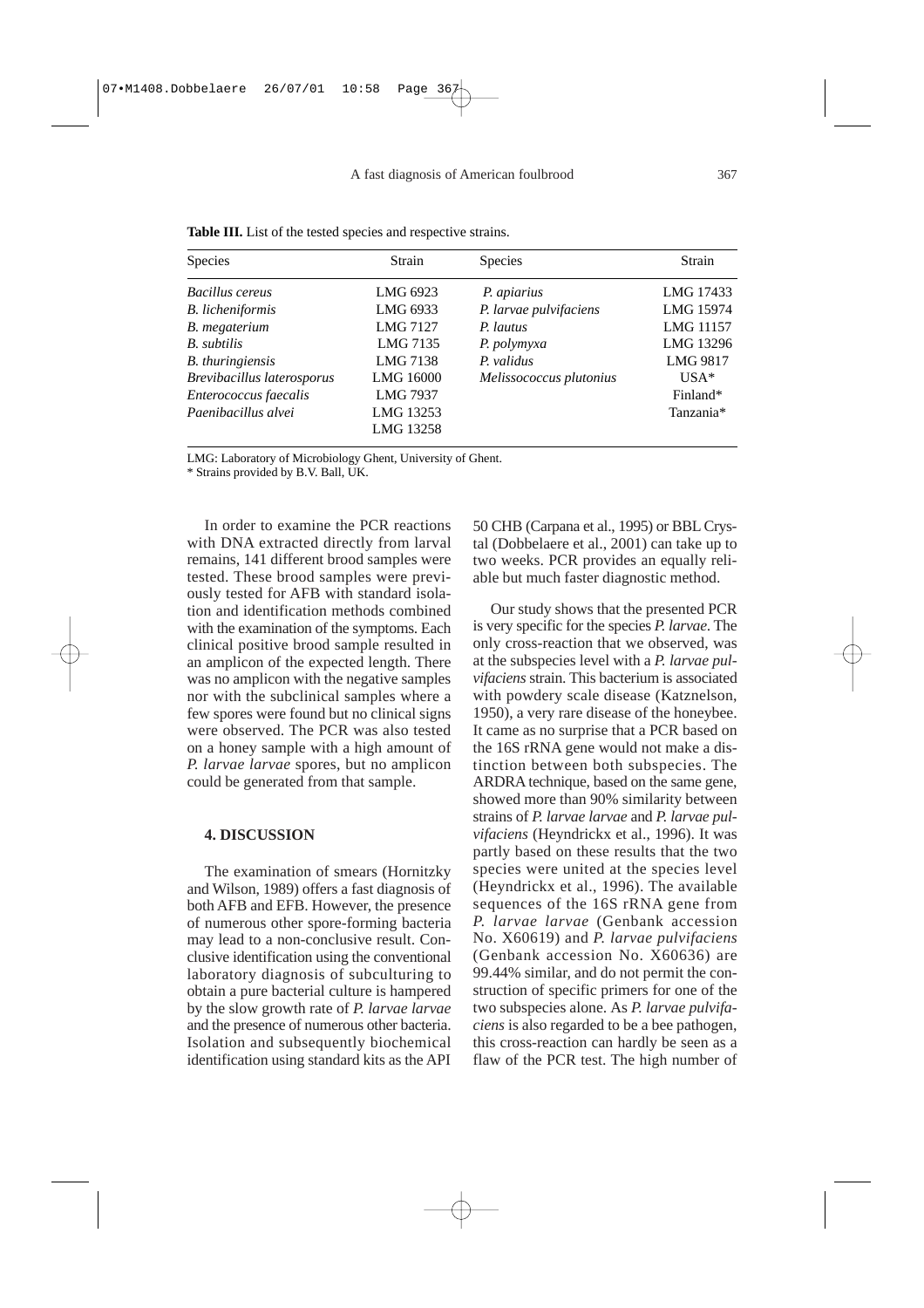*P. larvae larvae* strains tested positive with PCR versus the absence of cross-reactions with various other related, non-pathogenic species highlights the diagnostic value of this technique.

In a study on European foulbrood, Govan et al. (1998) demonstrated the possibility to perform a PCR with DNA extracted directly from diseased larvae. We used a similar technique but found it unnecessary to incubate the suspension of the honeybee larvae overnight in a broth medium. No false positive or negative results were observed. One can argue that the failure to detect a few spores in a subclinical brood sample is a false negative, but in fact the brood was apparently healthy and could as such not be labelled AFB positive, as there were no clinical signs of the disease. The failure to detect the presence of a few spores by the PCR technique is probably due to the fact that the method used for DNA isolation is insufficient to isolate DNA directly from spores. The test with the strongly positive honey sample supports this hypothesis. It is most likely that in honey only the spore form of the bacterium will be present, as the vegetative form is unable to survive in honey (Hornitzky, 1998). Although it is possible to extract DNA from spores for PCR with intensive microwave radiation (Vaid and Bishop, 1998), we did not apply this technique as the necessary equipment was not available to us. Honeybee larvae killed by *P. larvae larvae* contain a large amount of spores, but also some vegetative cells of the bacterium, and these allow easy DNA isolation and subsequent PCR detection. Using the primers described for *Melissococcus plutonius* (Govan et al., 1998), the same PCR-mix and PCR-cycle as described in this article can be used to diagnose EFB, hence allowing a simultaneous diagnosis of both diseases with the same DNA extraction from diseased larvae. The presented diagnostic method for *P. larvae* gives a result in only 4 hours. This means a substantial improvement over the traditional methods.

And finally, this PCR technique offers an alternative for the fast identification of *P. larvae* colonies as demonstrated by Govan et al. (1999). It can be used to allow identification of the presence of *P. larvae* spores in honey samples or subclinical brood samples – not detected with the direct sampling technique – after culturing on a growth medium without the need for subculturing to obtain a pure culture.

## **ACKNOWLEDGEMENTS**

This research was supported by funds from the Ministry of Small Enterprises, Traders and Agriculture, DG6 (S-5886) and by a grant of the Flemish beekeepers federation (Koninklijke Vlaamse Imkersbond).

**Résumé – Mise au point d'une méthode de diagnostic rapide et fiable de la loque américaine (***Paenibacillus larvae* **subsp.** *larvae***) à l'aide de la PCR basée sur le gène 16S de l'ARNr.** *Paenibacillus larvae larvae* est une bactérie difficile à croissance lente qui est à l'origine de la loque américaine (AFB), maladie essentielle des abeilles. Son isolement et son identification probable peuvent être difficile et prendre du temps. C'est pourquoi nous nous sommes attachés dans cette étude à mettre au point et évaluer une diagnose rapide de l'AFB par la PCR (réaction en chaîne de la polymérase). De nouvelles amorces de PCR ont été mises au point d'après l'alignement de plusieurs séquences du gène 16S de l'ARNr (Tab. I) de diverses bactéries apparentées avec la séquence du même gène de *P. l. larvae* (n° X60619 de la Genbank, http://www.ncbi. nlm.nih.gov/Genbank/). L'ADN a été isolé au moyen d'un kit d'isolement d'ADN Puregene ou d'une méthode simple comprenant chauffage et centrifugation. Pour échantillonner directement le couvain, une suspension de restes larvaires a été faite dans 1 mL d'H2O et diluée 10 fois avant d'extraire l'ADN par la méthode simple. On a trouvé deux nouvelles amorces et, avec les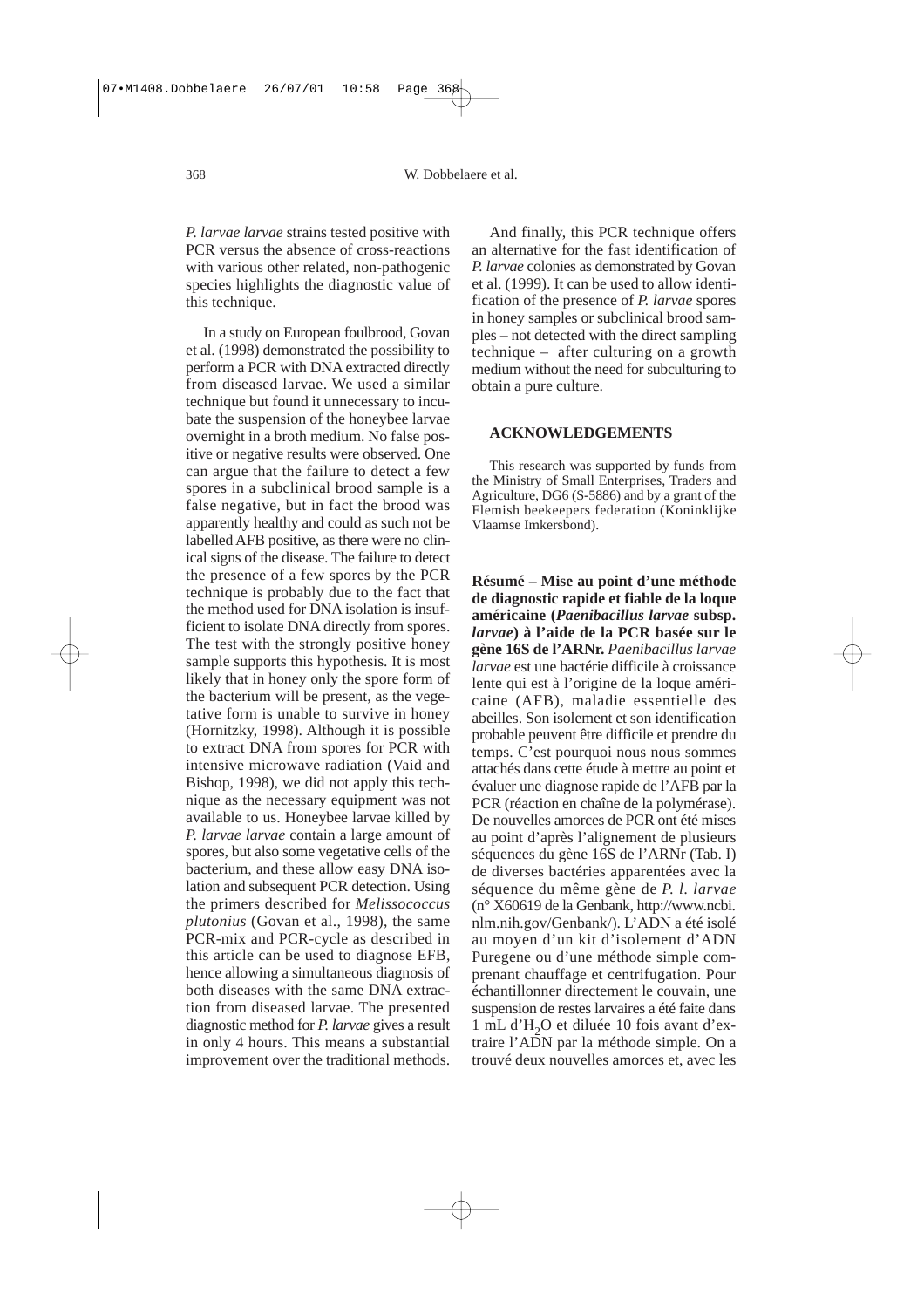A fast diagnosis of American foulbrood 369

deux amorces précédemment décrites (Govan et al., 1999), nous disposions de quatre combinaisons d'amorces possibles pour la PCR (Tab. II). Dans les conditions de la PCR décrites, les quatre combinaisons d'amorces ont donné le produit de PCR attendu (Fig. 1). Des réactions croisées ont été testées chez un grand nombre d'espèces proches ou d'espèces que l'on trouve dans la ruche (Tab. III). La PCR n'a donné des produits d'amplification qu'avec *P. l. pulvifaciens*. Ils avaient la même longueur que ceux générés avec *P. l. larvae*. Ce n'est pas surprenant puisque les deux bactéries appartiennent à la même espèce. En outre la technique ARDRA, basée sur le même gène, a montré plus de 90 % de similitude entre les deux espèces (Heyndrickx et al., 1996) et n'a pu séparer clairement les deux bactéries. Pour tester la possibilité d'une PCR avec l'ADN extrait directement des larves malades, 141 échantillons de couvain, sur lesquels on avait recherché auparavant l'AFB, ont été testés. Un produit d'amplification de PCR a été généré avec chaque échantillon atteint d'AFB ; aucun n'a été généré avec les échantillons sains. Les échantillons qui avaient quelques spores mais ne présentaient pas de signes cliniques n'ont pas donné non plus de produits d'amplification. Ceci est probablement dû au fait que la méthode utilisée pour isoler l'ADN ne peut pas extraire l'ADN des spores. Cette hypothèse est confirmée par le fait qu'aucun produit d'amplification n'a été généré directement à partir d'échantillons de miel contenant *P. l. larvae*. Il est très vraisemblable que seules les spores, et non les cellules végétatives, sont présentes dans le miel en raison du caractère antibactérien de celui-ci. Les restes de larves tuées par l'AFB contiennent elles aussi un grand nombre de spores, mais également quelques cellules végétatives de la bactérie et ces dernières permettent l'identification par la PCR. Cette diagnose s'est montrée fiable et rapide et fournit une alternative précieuse aux diagnoses plus classiques basées sur l'isolation et l'identification biochimique de *P. larvae*.

**loque américaine / diagnose / PCR / 16S ARNr /** *Paenibacillus larvae larvae*

**Zusammenfassung – Entwicklung einer schnellen und verlässlichen diagnostischen Methode zur Bestimmung der Amerikanischen Faulbrut (***Paenibacillus larvae* **subsp.** *larvae***) mit einer auf dem 16S rRNA Gen basierenden PCR.** *Paenibacillus larvae larvae* ist ein anspruchsvolles und langsam wachsendes Bakterium und eine erste Isolierung und eine vorläufige Identifizierung kann schwierig und zeitaufwendig sein. Deshalb wird in dieser Arbeit angestrebt, eine schnelle Diagnose von AFB (Amerikanischer Faulbrut) mit der PCR (Polymerase-Kettenreaktion) Methode zu entwickeln und ihre Genauigkeit zu bestimmen. Neue PCR Primer wurden entwickelt, die auf einem Strang aus mehreren Sequenzen des 16S rRNA Gens von *P. larvae larvae* (erhältlich über die Genbank Nummer X60619) basieren. Sie wurden mit den von Govan et al. (1999) beschriebenen Sequenzen verglichen (Tab. I). Die DNA wurde mit einem "Puregene DNA Isolations Kit" oder mit der einfachen Methode über Erhitzen und Zentrifugation isoliert. Für die Probensammlung wurden larvale Überreste in 1 mL Wasser aufgeschwemmt und auf 10 mL verdünnt, bevor die DNA durch Erhitzen und Zentrifugation extrahiert wurde. Zwei neue Primer wurden gefunden und zusammen mit den 2 bereits beschriebenen (Govan et al., 1999) hatten wir 4 mögliche Primer Kombinationen für die PCR (Tab. II). Unter den beschriebenen PCR Bedingungen ergaben alle 4 Primer Kombinationen die erwarteten PCR Produkte (Abb. 1). Eine groβe Anzahl verwandter Arten und Arten aus dem Bienenvolk (Tab. III) wurde auf Kreuzreaktion getestet. Nur mit *P. larvae pulvifaciens* erzeugte die PCR Amplifikate. Diese Amplifikate hatten die gleiche Länge wie die von *P. larvae larvae*. Das war nicht unerwartet, denn beide Bakterien gehören zur gleichen Art. Außerdem ergab die ARDRA Technik, die auf dem gleichen Gen beruht,